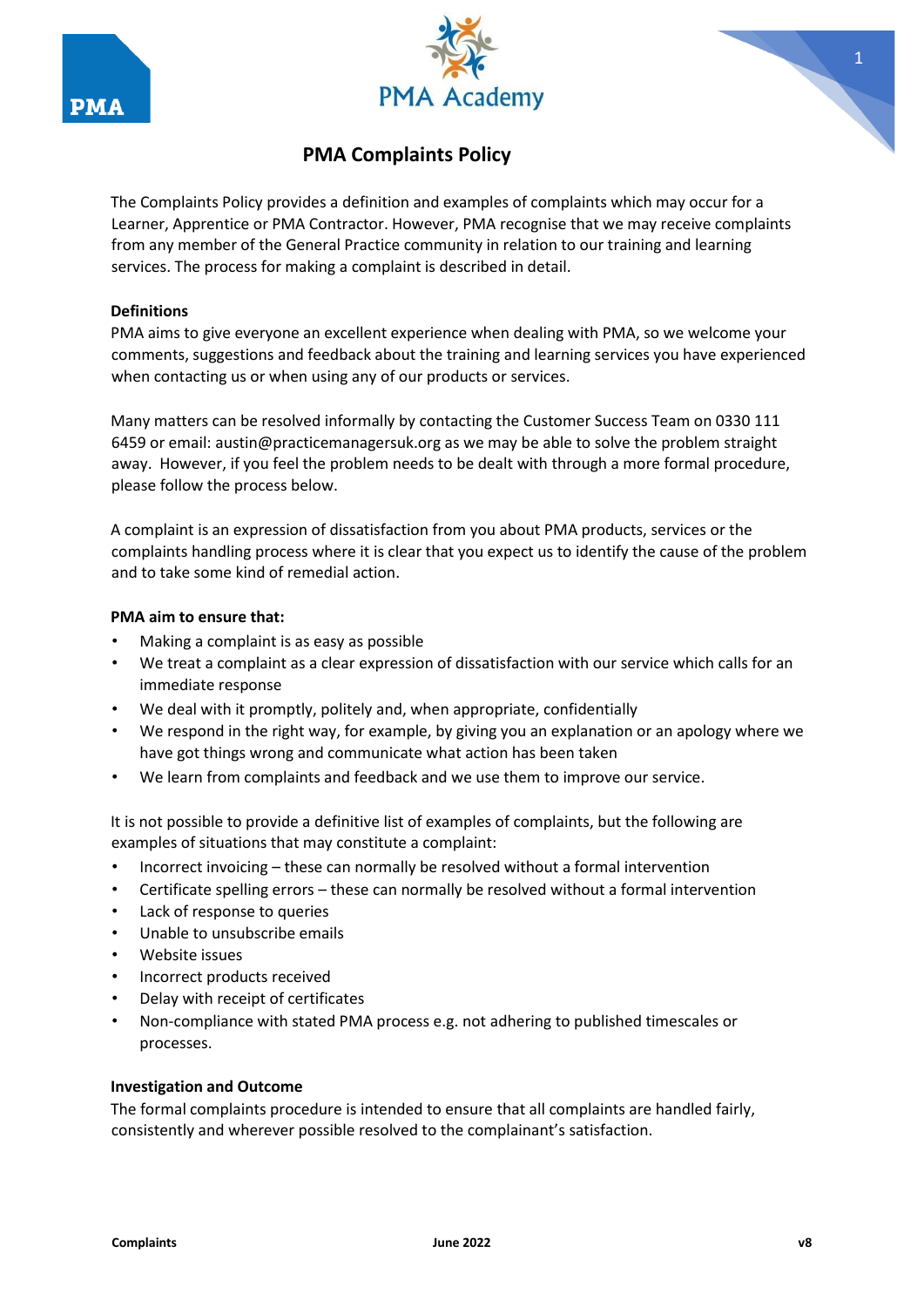





PMA will acknowledge your complaint within two working days and let you know who will be dealing with it. We will appoint an appropriate person to investigate the matter on your behalf. PMA aim to resolve complaints within eight working days but if it's going to take longer than that we'll keep you fully informed.

Once we have completed our investigation, we will explain what went wrong and why, apologise when it is appropriate and take appropriate action to remedy the situation as soon as possible.

The three stages to the PMA complaints process are:

#### **Stage One**

If you have a complaint in relation to the service you have received from PMA please raise your concern by calling our Customer Success Team on 0330 111 6459 or email: stacey@practicemanagersuk.org explaining the problem as clearly and fully as possible, including any action taken so far.

If there is an allegation of malpractice or maladministration please refer to the PMA Malpractice & Maladministration Policy.

Learners/Apprentices - in the first instance you must try and resolve your complaint with PMA Customer Success Team.

PMA contractors - in the first instance you must try and resolve your complaint with your PMA manager.

#### **Stage Two**

If you are not satisfied with the response you receive to your complaint, you can take the matter further by contacting the PMA Education Lead by emailing sarahburrows@practicemanagersuk.org setting out why you are dissatisfied.

The Education Lead will undertake a full review of the original complaint, the evidence collected by the person who investigated the matter on your behalf and their initial response. Consultation with all parties will take place to provide you with PMA's response and any further actions that may need to be taken.

#### **Final Stage**

If you are still not satisfied with the response you receive from the PMA Education Lead, you can take the matter further by contacting: ESFA Apprenticeship Service Support on 08000 150 600 or [helpdesk@manage-apprenticeships.service.gov.uk](mailto:helpdesk@manage-apprenticeships.service.gov.uk)

2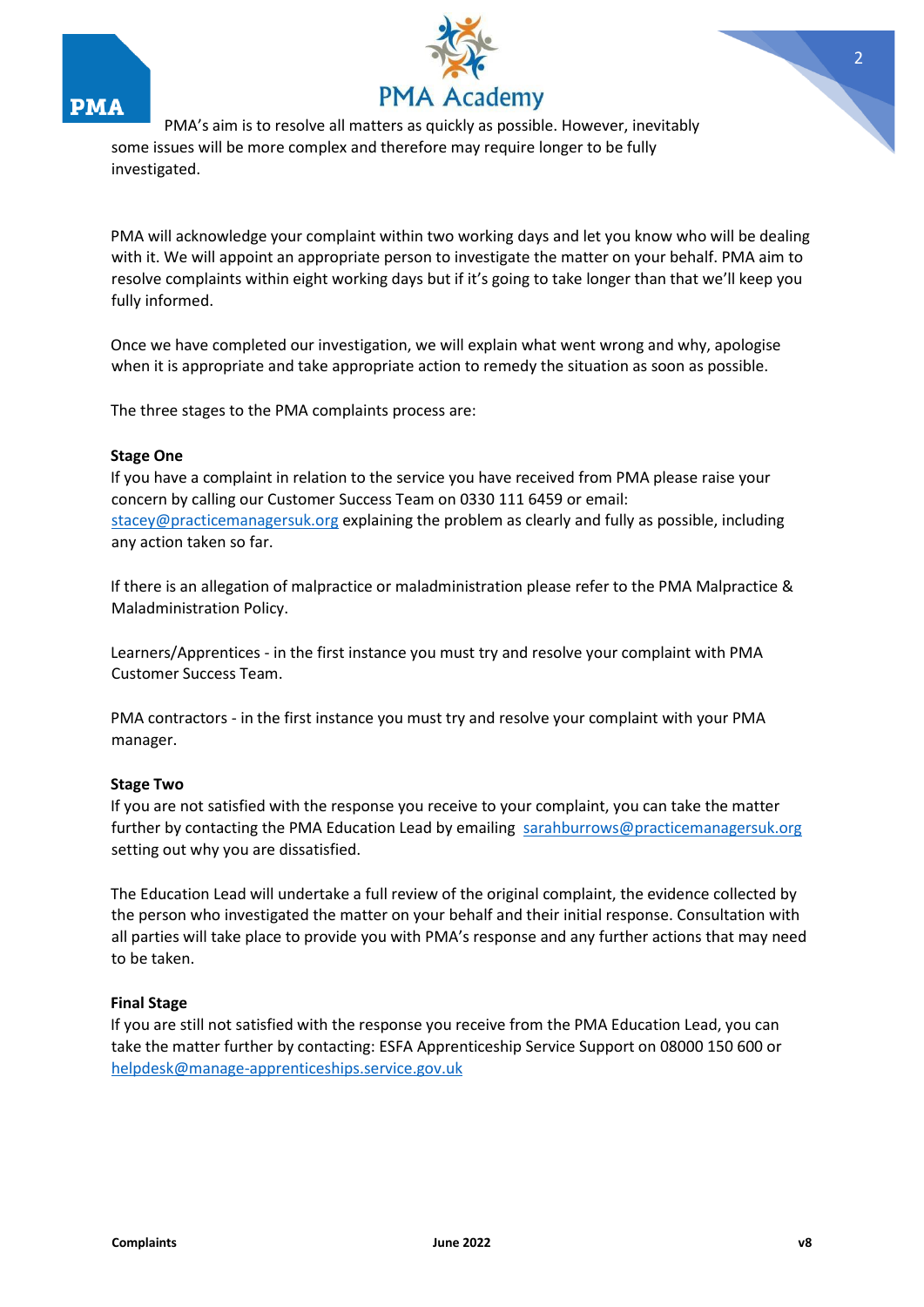

Except in exceptional circumstances, we will try to ensure that your complaint remains confidential, but in some cases the circumstances giving rise to the complaint may make it impossible to maintain confidentiality. In these situations, we will discuss this with you.

## **Continuous Improvement**

All complaints are reported and reviewed internally each month. They are also reviewed by the by the Quality and Regulatory Group on a quarterly basis to ensure our qualifications and programmes are accessible to all whilst maintaining quality in implementation.

PMA aims to improve its business processes and our response to customers in the light of learning from the feedback we receive.

This policy shall be the subject to an annual review cycle.

## **Further Information and/or Glossary from ILM Ofqual**

If your complaint relates to a qualification regulated by Ofqual you may complain directly to Ofqual if you have exhausted PMA's complaints procedure. Please refer to the following link which will explain how you can do this:<http://ofqual.gov.uk/complaints-and-appeals/>

## **Qualifications Wales**

If your complaint relates to a qualification regulated by Qualifications Wales you may complain directly to Qualifications Wales if you have exhausted PMA's complaints procedure. Please refer to the following link which will explain how you can do this: <http://qualificationswales.org/regulation/complaints/?lang=en>

# **Scottish Qualifications Authority (SQA)**

Learners/Apprentices registered on a Scottish Vocational Qualification have the right to complain direct to the regulator, the Scottish Qualifications Authority (SQA). Particularly should they remain unhappy with decisions made by the centre and by further complaint to PMA.

# **Scottish Public Service Ombudsman (SPSO)**

Users of public bodies in Scotland have the right to complain to the SPSO as the final arbiter. Users have to exhaust the public body's own complaints procedure before the SPSO will consider their complaint, and it must usually have been raised within the previous 12 months. The complaint cannot be under consideration in a court of law.

The SPSO defines a complaint as "an expression of dissatisfaction by one or more customers about [the college's] action or lack of action, or about the standard of service provided by [the college2] or on its behalf".

The SPSO will not consider complaints about academic decisions, such as the outcome of an assessment. These types of complaints should be treated as an appeal and should follow awarding bodies' appeals processes.

3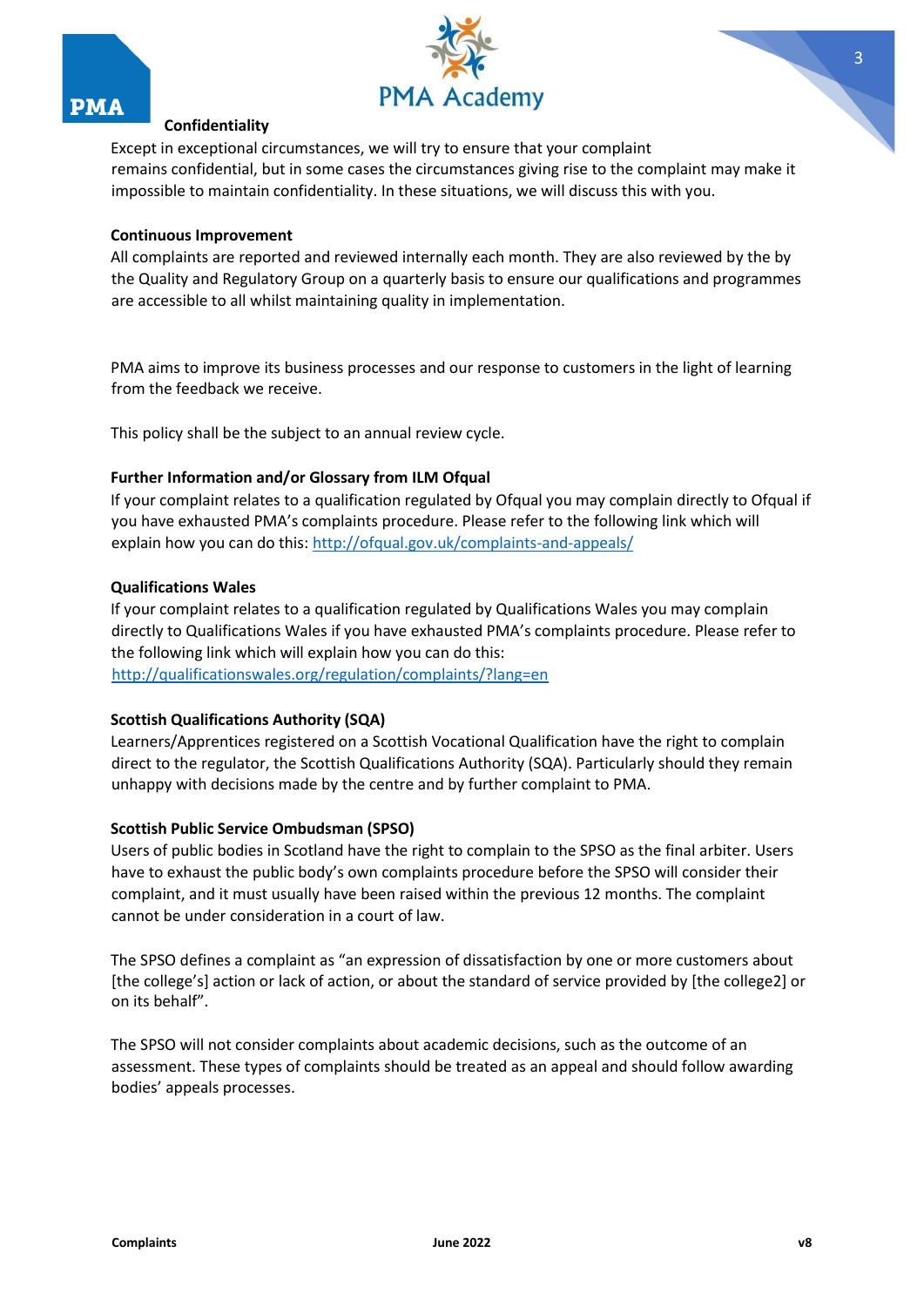



The SPSO's Further Education Colleges Model Complaints Handling Procedure can be found at: http://\lVI/VIIII.vaIuinqcompIaints.org.ukfwpcontentlmediafThe-Further-Education- Modei- Complaints-HandIinq-Procedure.pdf

1 The SPSO's rules apply only to public bodies (e.g. FE colleges and local authority centres). Students at centres that are not public bodies will not be able to escalate their complaints to the SPSO.

2 For some complaints, there will be no requirement for the college to escalate the complaint to awarding bodies, e.g. if the Complaint concerns the behaviour of a centre staff member (in this case, once the student has exhausted the college's complaints process, they would go direct to the SPSO if dissatisfied.

## **Main Contacts:**

| <b>Name</b>           | <b>Job Title</b>                | <b>Address</b>                | <b>Mobile phone</b> |
|-----------------------|---------------------------------|-------------------------------|---------------------|
| <b>Austin Ambrose</b> | <b>Client Services Director</b> | austin@practicemanagersuk.org | 07726 921 685       |
| Stacey Chapman        | <b>Head of Business</b>         | stacey@practicemanagersuk.org | 07802 735 238       |
|                       | <b>Operations</b>               |                               |                     |

**Should you have any concerns around Safeguarding please email:** 

**PMA DSL, Stacey Chapman at: safeguarding@practicemanagersuk.org** 

**Please be assured your email will be treated in the strictest confidence and that you will receive a direct reply from the PMA DSL within 24 hours.** 

**Signed by Austin Ambrose**\_\_\_\_\_\_\_\_\_\_\_\_\_\_\_\_\_\_\_\_\_\_\_\_\_\_\_\_\_\_\_\_\_\_\_\_\_\_\_\_\_\_\_\_\_\_\_\_\_

**Revisions control:**

| Date           | <b>Summary of changes made</b>                                        | Changes made by<br>(Name) | <b>Version No.</b> |
|----------------|-----------------------------------------------------------------------|---------------------------|--------------------|
| 20th July 2016 | PMA Complaints Policy and<br>Procedures created                       | lan Jones                 | 1.0                |
| 29th Oct 2016  | Complaints Policy amended in<br>accordance with the ILM<br>guidelines | lan Jones                 | 2.0                |

4